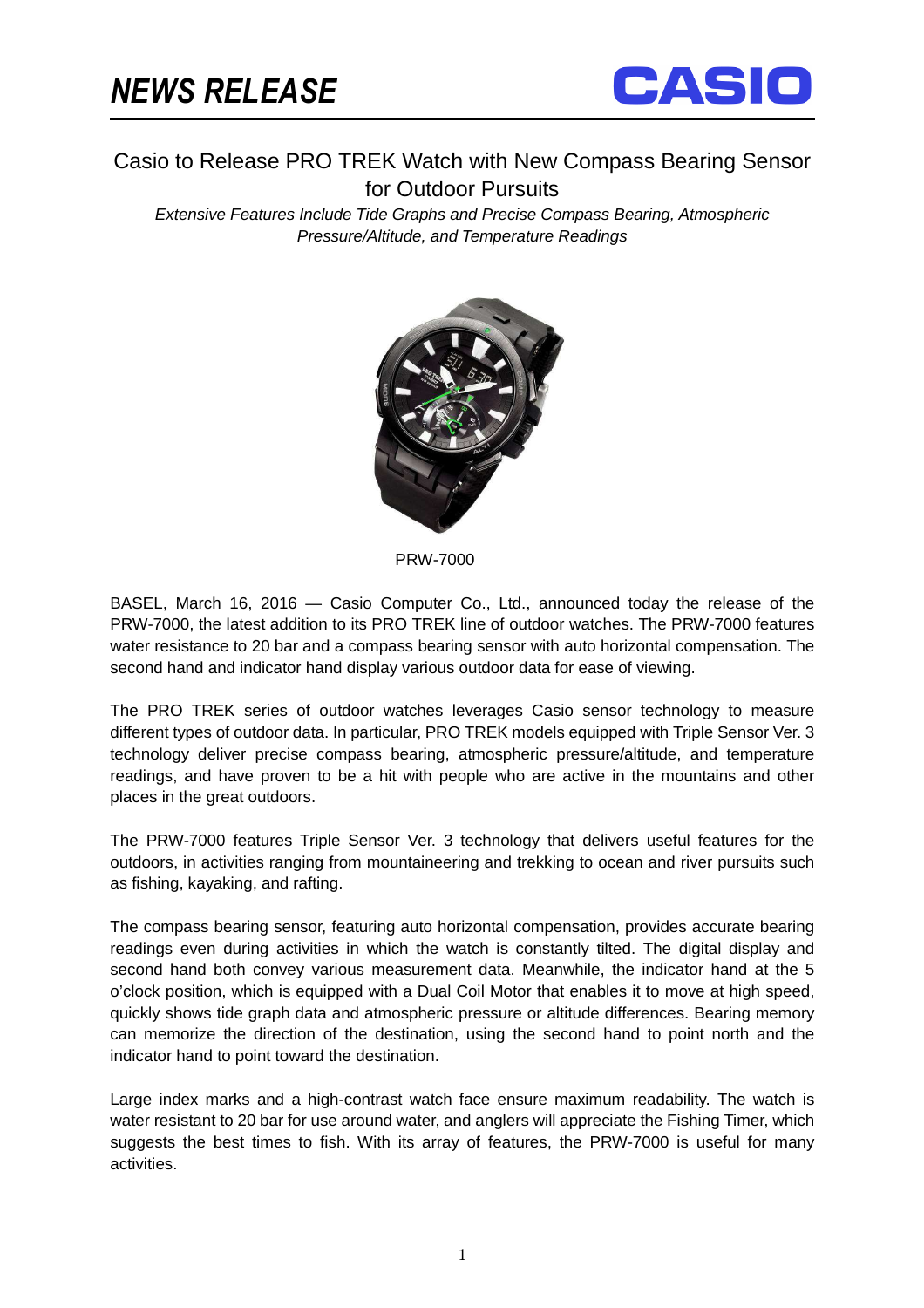

## Specifications

| Performance            | Low-temperature resistance (-10°C/14°F), 200-meter water                |
|------------------------|-------------------------------------------------------------------------|
|                        | resistance                                                              |
| Radio Frequencies      | 77.5 kHz (DCF77: Germany); 60 kHz (MSF: UK); 60 kHz (WWVB:              |
|                        | USA); 40 kHz (JJY: Fukushima, Japan) / 60 kHz (JJY: Kyushu,             |
|                        | Japan); 68.5 kHz (BPC: China)                                           |
| Radio Wave             | Automatic reception up to six times a day (except in China, where       |
| Reception              | up to five times a day); manual reception                               |
| <b>Digital Compass</b> | Measures and displays direction as one of 16 points with the second     |
|                        | hand; measuring range: 0° to 359°; measuring unit: 1°; 60 seconds       |
|                        | continuous measurement; bearing memory (records one set of              |
|                        | degree and direction); auto horizontal compensation; bidirectional      |
|                        | calibration and magnetic declination correction                         |
| Barometer              | Measuring range: 260 hPa to 1,100 hPa (7.65 inHg to 32.45 inHg);        |
|                        | atmospheric pressure tendency graph (measured every 2 hours or          |
|                        | 30 minutes), measuring unit: 1 hPa (0.05 inHg); atmospheric             |
|                        | pressure change indicator (±10 hPa); atmospheric pressure               |
|                        | tendency alarm (arrow indicates significant pressure changes)           |
| Altimeter              | Measuring range: -700 m to 10,000 m (-2,300 ft to 32,800 ft.);          |
|                        | measuring unit: 1 m (5 ft.); manual memory measurements (up to 30       |
|                        | records, each including altitude, date, time); auto log data (high/low  |
|                        | altitudes, cumulative ascent and descent of particular treks); altitude |
|                        | change indicator (±100m/±1000 m); relative altitude readings            |
|                        | (-3,000m to 3,000 m); measurement interval setting* (every 5            |
|                        | seconds / every 2 minutes)                                              |
|                        | * second for first 3 minutes only                                       |
| Thermometer            | Measuring range: -10°C to 60°C (14°F to 140°F); measuring unit:         |
|                        | $0.1^{\circ}$ C (0.2 $^{\circ}$ F)                                      |
| Stopwatch              | 1/100 second; measuring capacity: 24 hours; measuring modes:            |
|                        | elapsed time, split time, 1st and 2nd place times                       |
| <b>World Time</b>      | 48 cities (31 time zones; daylight saving on/off, home city/world time  |
|                        | city swapping) and Coordinated Universal Time, auto                     |
|                        | switching/standard time and Coordinated Universal Time                  |
| <b>Countdown Timer</b> | Measuring unit: 1 second (maximum 60 minutes)                           |
| Alarm                  | 5 independent daily alarms; hourly time signal                          |
| <b>Tide Graph</b>      | Tide level for specific date and time                                   |
| Moon Data              | Moon age of the specific date                                           |